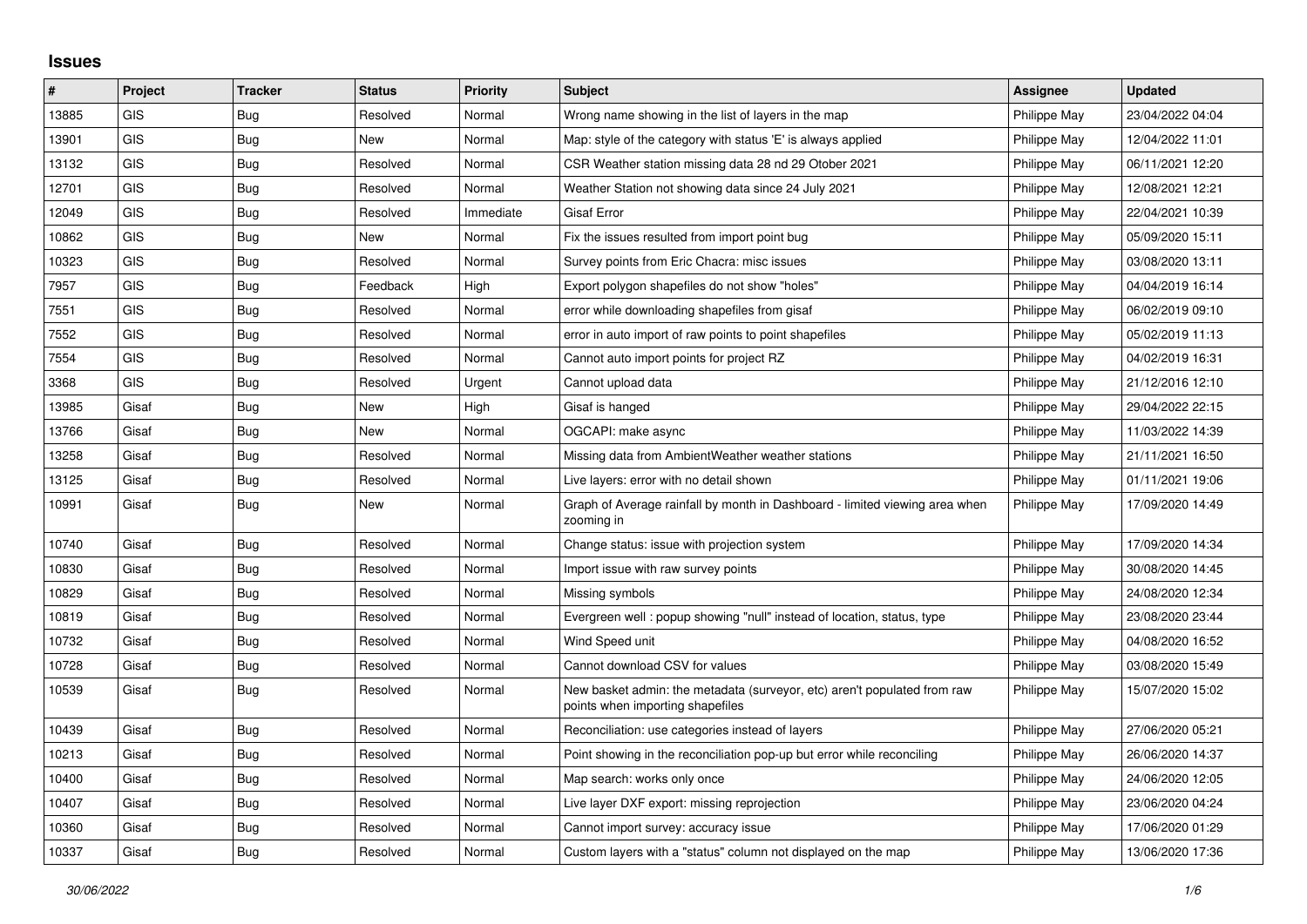| #     | Project                             | <b>Tracker</b> | <b>Status</b> | <b>Priority</b> | <b>Subject</b>                                                                                                       | <b>Assignee</b> | <b>Updated</b>   |
|-------|-------------------------------------|----------------|---------------|-----------------|----------------------------------------------------------------------------------------------------------------------|-----------------|------------------|
| 10289 | Gisaf                               | Bug            | Resolved      | Normal          | New basket: cannot import raingauge Excel sheet                                                                      | Philippe May    | 11/06/2020 12:17 |
| 10306 | Gisaf                               | Bug            | Resolved      | Normal          | Logout not working                                                                                                   | Philippe May    | 11/06/2020 12:13 |
| 10149 | Gisaf                               | <b>Bug</b>     | Resolved      | Normal          | Import basket: fix authorization auto import                                                                         | Philippe May    | 09/06/2020 23:09 |
| 10180 | Gisaf                               | <b>Bug</b>     | Resolved      | Normal          | Error importing Johan's shapefile                                                                                    | Philippe May    | 27/05/2020 15:34 |
| 10125 | Gisaf                               | Bug            | Resolved      | Normal          | Feature with Status other than existing, not showing in the map (example: future   Philippe May<br>building outline) |                 | 20/05/2020 04:05 |
| 10140 | Gisaf                               | Bug            | New           | Normal          | Admin: sort out manager role                                                                                         | Philippe May    | 19/05/2020 19:22 |
| 10123 | Gisaf                               | Bug            | Resolved      | Normal          | Basket Upload: store not saved                                                                                       | Philippe May    | 19/05/2020 17:36 |
| 10122 | Gisaf                               | <b>Bug</b>     | Resolved      | Normal          | Reconciliation: missing categories                                                                                   | Philippe May    | 19/05/2020 02:53 |
| 9602  | Gisaf                               | <b>Bug</b>     | Resolved      | Normal          | Map: ability to cancel download                                                                                      | Philippe May    | 20/01/2020 18:32 |
| 9603  | Gisaf                               | Bug            | <b>New</b>    | Normal          | Map: clean memory after removing layer                                                                               | Philippe May    | 20/01/2020 13:05 |
| 9465  | Gisaf                               | <b>Bug</b>     | Resolved      | Normal          | Export plots to PNG missing axis labels                                                                              | Philippe May    | 08/01/2020 11:35 |
| 9519  | Gisaf                               | <b>Bug</b>     | Resolved      | Normal          | Map info: fix icons                                                                                                  | Philippe May    | 02/01/2020 13:11 |
| 9493  | Gisaf                               | <b>Bug</b>     | Resolved      | Normal          | Plotly png download resize frame                                                                                     | Philippe May    | 26/12/2019 16:37 |
| 9036  | Gisaf                               | <b>Bug</b>     | Resolved      | Normal          | Fix login indicator                                                                                                  | Philippe May    | 03/10/2019 15:15 |
| 7584  | Gisaf                               | Bug            | In Progress   | Normal          | Error with large integers (graphgl)                                                                                  | Philippe May    | 20/09/2019 10:52 |
| 8756  | Gisaf                               | <b>Bug</b>     | Resolved      | Normal          | Map: handle errors when layers (eg, in base maps) don't actually exist                                               | Philippe May    | 02/08/2019 16:40 |
| 8231  | Gisaf                               | Bug            | Resolved      | Normal          | Fix status in table definition of new categories                                                                     | Philippe May    | 03/05/2019 17:26 |
| 6538  | Gisaf                               | <b>Bug</b>     | New           | Normal          | Well level: improve the form and input processing (dry checkbox)                                                     | Philippe May    | 12/03/2019 11:09 |
| 6090  | Gisaf                               | Bug            | New           | Low             | Polygon rendering issue                                                                                              | Philippe May    | 07/03/2019 16:24 |
| 5974  | Gisaf                               | <b>Bug</b>     | Resolved      | Normal          | Issues in uploading readings into GISAF using interface                                                              | Philippe May    | 06/02/2019 09:25 |
| 5988  | Gisaf                               | <b>Bug</b>     | Resolved      | Normal          | problem with the flow from origin of wastewater to the component                                                     | Philippe May    | 08/06/2018 15:14 |
| 14090 | GIS                                 | Feature        | Resolved      | Normal          | Move to SDDs after failure of one HDD in the RAID array of the domUs                                                 | Philippe May    | 27/05/2022 16:28 |
| 12075 | <b>GIS</b>                          | Feature        | Resolved      | High            | CSR Weather Station not showing since 22 of april 2021                                                               | Philippe May    | 29/04/2021 15:34 |
| 11486 | GIS                                 | Feature        | New           | Normal          | Button Labels for wells details                                                                                      | Philippe May    | 21/12/2020 10:26 |
| 10151 | GIS                                 | Feature        | Resolved      | Normal          | PG ADMIN installation on server                                                                                      | Philippe May    | 23/05/2020 12:04 |
| 9220  | GIS                                 | Feature        | Resolved      | High            | Setting the daily resampling of weather data starting from 8.30 am                                                   | Philippe May    | 08/01/2020 17:57 |
| 7763  | GIS                                 | Feature        | Feedback      | Normal          | Infrastructure: migrate old-admin to the same server than gisaf                                                      | Philippe May    | 25/02/2019 11:11 |
| 13968 | Geomatic studio<br>models for Gisaf | Feature        | Resolved      | Normal          | Create layers and all for the LB records                                                                             | Philippe May    | 28/04/2022 17:18 |
| 12646 | Geomatic studio<br>models for Gisaf | Feature        | New           | Normal          | Add and import new data from Johan for OFC                                                                           | Philippe May    | 01/08/2021 19:46 |
| 11678 | Geomatic studio<br>models for Gisaf | Feature        | New           | Normal          | Add new models for AVES                                                                                              | Philippe May    | 02/02/2021 12:13 |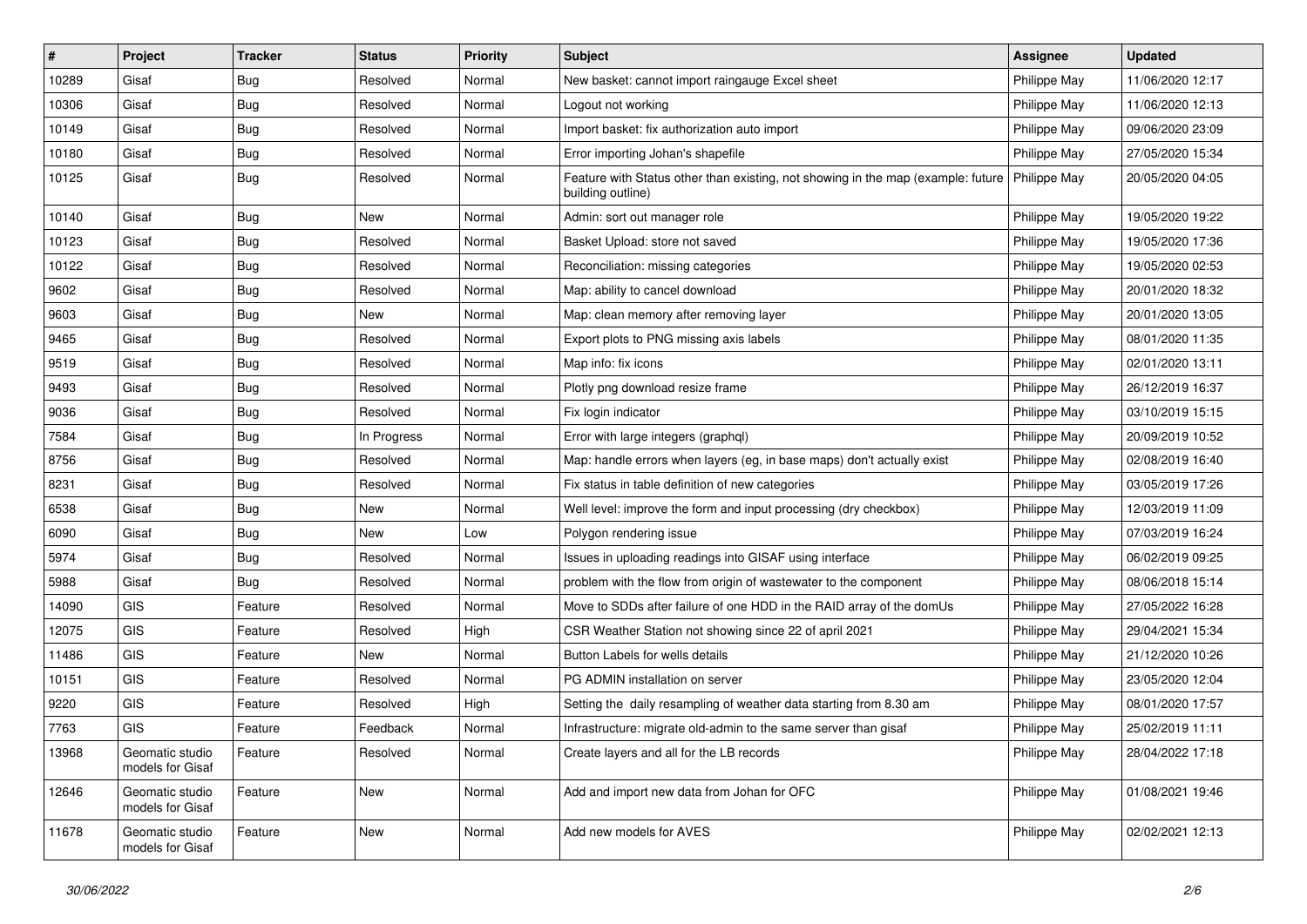| $\pmb{\#}$ | Project                             | <b>Tracker</b> | <b>Status</b> | <b>Priority</b> | <b>Subject</b>                                                                       | <b>Assignee</b> | <b>Updated</b>   |
|------------|-------------------------------------|----------------|---------------|-----------------|--------------------------------------------------------------------------------------|-----------------|------------------|
| 7709       | Geomatic studio<br>models for Gisaf | Feature        | Resolved      | Normal          | Waste water treatment plant improvements                                             | Philippe May    | 19/03/2019 23:58 |
| 7696       | Geomatic studio<br>models for Gisaf | Feature        | Resolved      | Normal          | HT Cables shapefile from Johan                                                       | Philippe May    | 25/02/2019 18:54 |
| 7725       | Geomatic studio<br>models for Gisaf | Feature        | Resolved      | Normal          | Add a button for generating reports                                                  | Philippe May    | 25/02/2019 13:08 |
| 7710       | Geomatic studio<br>models for Gisaf | Feature        | Resolved      | Normal          | Add fields to the individual components                                              | Philippe May    | 25/02/2019 13:07 |
| 7711       | Geomatic studio<br>models for Gisaf | Feature        | Resolved      | Normal          | Add fields to component types                                                        | Philippe May    | 25/02/2019 13:06 |
| 11762      | Gisaf                               | Feature        | Resolved      | Normal          | Switch from Mapbox to Maplibre                                                       | Philippe May    | 20/11/2021 15:21 |
| 12491      | Gisaf                               | Feature        | Resolved      | Normal          | Measure distances on the map                                                         | Philippe May    | 11/07/2021 11:51 |
| 10675      | Gisaf                               | Feature        | Resolved      | Normal          | Add attribution on map                                                               | Philippe May    | 04/07/2021 13:58 |
| 11907      | Gisaf                               | Feature        | Resolved      | Normal          | Allow specific project list for custom models                                        | Philippe May    | 19/03/2021 16:13 |
| 11649      | Gisaf                               | Feature        | Resolved      | Normal          | Wells timeline dashboard misc. improvements                                          | Philippe May    | 27/01/2021 15:47 |
| 11577      | Gisaf                               | Feature        | Resolved      | Normal          | Dashboard: multiple sections per page                                                | Philippe May    | 27/01/2021 12:37 |
| 10569      | Gisaf                               | Feature        | Resolved      | Normal          | Well Masterfile/Repository                                                           | Philippe May    | 19/12/2020 17:10 |
| 11449      | Gisaf                               | Feature        | Resolved      | Normal          | Strip extra characters when importing survey CSV files                               | Philippe May    | 10/12/2020 01:06 |
| 8721       | Gisaf                               | Feature        | New           | Normal          | Survey data basket: handle the case when more than one file in the basket per<br>day | Philippe May    | 14/10/2020 17:01 |
| 10741      | Gisaf                               | Feature        | Resolved      | Normal          | Add a way for changing status of a feature, given its original id                    | Philippe May    | 16/09/2020 17:35 |
| 10948      | Gisaf                               | Feature        | Resolved      | Normal          | Add WMS3 server capabilities (with pygeoapi)                                         | Philippe May    | 14/09/2020 16:59 |
| 9749       | Gisaf                               | Feature        | New           | Normal          | Strip extra characters in graphQL queries                                            | Philippe May    | 07/09/2020 12:48 |
| 10920      | Gisaf                               | Feature        | Resolved      | Normal          | Add option to display labels on the map                                              | Philippe May    | 07/09/2020 11:54 |
| 10182      | Gisaf                               | Feature        | Resolved      | Normal          | Function to change status of surveyed features                                       | Philippe May    | 15/07/2020 15:10 |
| 10536      | Gisaf                               | Feature        | Resolved      | Normal          | Migrate PlottableModel.Actions.download_csv_value to plugins                         | Philippe May    | 15/07/2020 15:07 |
| 10331      | Gisaf                               | Feature        | Resolved      | Normal          | Reconciliation: sort layer by alphabetical order                                     | Philippe May    | 12/06/2020 17:45 |
| 10152      | Gisaf                               | Feature        | Resolved      | Normal          | wells list in Measures Tab with only wells having measures                           | Philippe May    | 10/06/2020 15:05 |
| 10014      | Gisaf                               | Feature        | Resolved      | Normal          | Interity checks                                                                      | Philippe May    | 19/05/2020 19:23 |
| 9944       | Gisaf                               | Feature        | Resolved      | Normal          | Admin: manage categories                                                             | Philippe May    | 10/04/2020 12:06 |
| 9789       | Gisaf                               | Feature        | New           | Normal          | Login: put in a dialog                                                               | Philippe May    | 28/02/2020 04:28 |
| 9563       | Gisaf                               | Feature        | Resolved      | Normal          | Live layers: add option to link to a map feature                                     | Philippe May    | 12/01/2020 22:22 |
| 9534       | Gisaf                               | Feature        | Resolved      | Normal          | GeoJson store: systematically use geodataframes                                      | Philippe May    | 07/01/2020 16:51 |
| 9538       | Gisaf                               | Feature        | New           | Normal          | Download shapefile of raw survey points facility - TO BE REMOVED?                    | Philippe May    | 07/01/2020 14:35 |
| 9509       | Gisaf                               | Feature        | Resolved      | Normal          | Update angular-plotly to 1.5.0                                                       | Philippe May    | 04/01/2020 12:05 |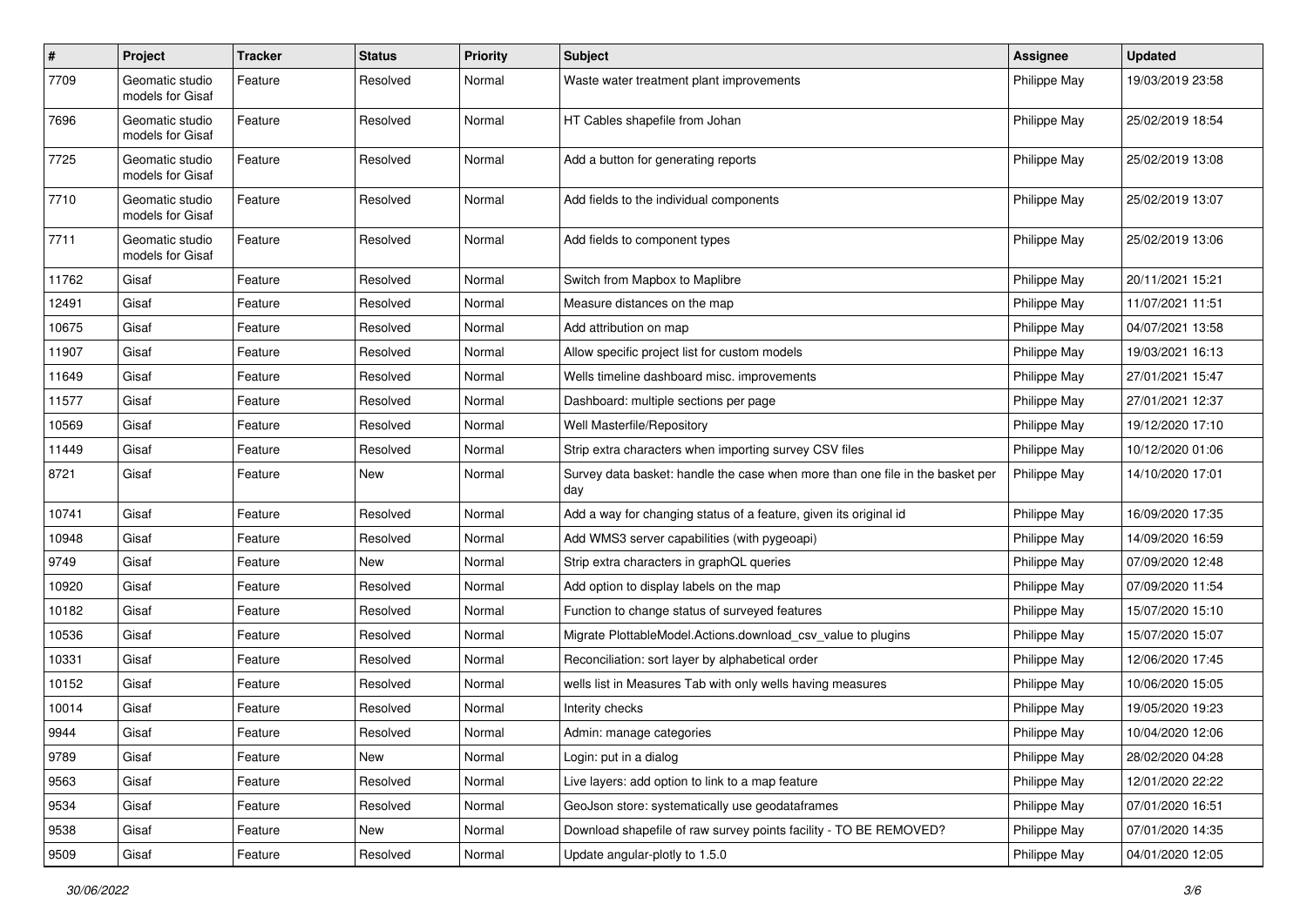| $\vert$ # | Project    | <b>Tracker</b> | <b>Status</b> | <b>Priority</b> | Subject                                                     | <b>Assignee</b> | <b>Updated</b>   |
|-----------|------------|----------------|---------------|-----------------|-------------------------------------------------------------|-----------------|------------------|
| 9517      | Gisaf      | Feature        | Resolved      | Normal          | Tags: add location                                          | Philippe May    | 03/01/2020 11:54 |
| 9516      | Gisaf      | Feature        | Resolved      | Normal          | Map: add option to grab link to the selected feature        | Philippe May    | 02/01/2020 15:42 |
| 9510      | Gisaf      | Feature        | Resolved      | Normal          | Automatically resample to daily when there's too much data  | Philippe May    | 01/01/2020 14:12 |
| 8669      | Gisaf      | Feature        | Resolved      | Normal          | Groups of map layers                                        | Philippe May    | 26/07/2019 10:51 |
| 8630      | Gisaf      | Feature        | Resolved      | Normal          | Map: add option for filter with status                      | Philippe May    | 10/07/2019 16:49 |
| 3472      | Gisaf      | Feature        | Resolved      | Normal          | Weather station graphs: choice of parameters                | Philippe May    | 10/03/2019 14:52 |
| 6099      | Gisaf      | Feature        | New           | Low             | Sanic/Gino admin                                            | Philippe May    | 07/03/2019 16:24 |
| 7527      | Gisaf      | Feature        | Resolved      | Normal          | Give an option to resample data for graphs (eg. rain gauge) | Philippe May    | 07/03/2019 16:24 |
| 5618      | Gisaf      | Feature        | Resolved      | Low             | Export layers as DXF                                        | Philippe May    | 05/03/2019 12:42 |
| 7379      | Gisaf      | Feature        | New           | Low             | Make Gisaf installable (Progressive Web App)                | Philippe May    | 02/02/2019 10:27 |
| 5033      | Gisaf      | Feature        | Resolved      | Normal          | Add an option to display a base line in the bar charts      | Philippe May    | 04/01/2018 01:09 |
| 14072     | GIS        | Support        | Resolved      | Urgent          | Gisaf very slow                                             | Philippe May    | 19/05/2022 02:29 |
| 13982     | GIS        | Support        | Resolved      | Normal          | Update server's storage                                     | Philippe May    | 06/05/2022 14:38 |
| 13991     | GIS        | Support        | In Progress   | High            | Gisaf is again hung                                         | Philippe May    | 30/04/2022 14:01 |
| 13883     | <b>GIS</b> | Support        | Resolved      | Urgent          | Gisaf not responding - Possible issue with tag editing?     | Philippe May    | 07/04/2022 19:34 |
| 13847     | GIS        | Support        | New           | Urgent          | Gisaf not responding                                        | Philippe May    | 01/04/2022 17:08 |
| 13763     | GIS        | Support        | Resolved      | Normal          | Gisaf not responding                                        | Philippe May    | 11/03/2022 13:03 |
| 13447     | <b>GIS</b> | Support        | Resolved      | Urgent          | Server down due to electrical power cut                     | Philippe May    | 31/12/2021 17:14 |
| 13235     | GIS        | Support        | Resolved      | Normal          | Server hardware failure (sdc hard drive)                    | Philippe May    | 19/11/2021 17:59 |
| 13203     | GIS        | Support        | In Progress   | Normal          | Redis server: fix warning relarted to memory allocation     | Philippe May    | 12/11/2021 13:03 |
| 12895     | GIS        | Support        | Resolved      | Normal          | Migrate backups to Bung                                     | Philippe May    | 12/11/2021 00:36 |
| 9463      | <b>GIS</b> | Support        | Resolved      | Normal          | Setup a weather station in Kalpana                          | Philippe May    | 02/11/2021 15:08 |
| 10291     | <b>GIS</b> | Support        | In Progress   | Normal          | Vacuum DB at reboot                                         | Philippe May    | 29/10/2021 11:44 |
| 12867     | <b>GIS</b> | Support        | In Progress   | Normal          | Upgrade server (all virtual machines) to Debian bullseye    | Philippe May    | 25/10/2021 17:34 |
| 13068     | GIS        | Support        | Resolved      | Normal          | Migrate gisaf VM to bullseye                                | Philippe May    | 25/10/2021 17:28 |
| 12051     | GIS        | Support        | New           | Normal          | Update pgadmin                                              | Philippe May    | 22/04/2021 12:57 |
| 11898     | GIS        | Support        | New           | Normal          | Add Aurogreen Weather Station                               | Philippe May    | 17/03/2021 12:10 |
| 10693     | GIS        | Support        | Resolved      | Normal          | Wrong geometry type for category R54                        | Philippe May    | 30/07/2020 12:00 |
| 10153     | <b>GIS</b> | Support        | Resolved      | Normal          | Postgis access for Selvarani in QGis                        | Philippe May    | 23/05/2020 12:05 |
| 9292      | GIS        | Support        | Resolved      | Normal          | Server upgrade to buster                                    | Philippe May    | 13/11/2019 12:29 |
| 8504      | GIS        | Support        | Resolved      | Normal          | Clean data from the weather station                         | Philippe May    | 04/07/2019 17:05 |
| 8450      | GIS        | Support        | Resolved      | Normal          | Unable to Load Jupyter Lab                                  | Philippe May    | 10/06/2019 15:52 |
| 7853      | GIS        | Support        | New           | Normal          | Install OpenDroneMap and WebODM                             | Philippe May    | 09/05/2019 15:57 |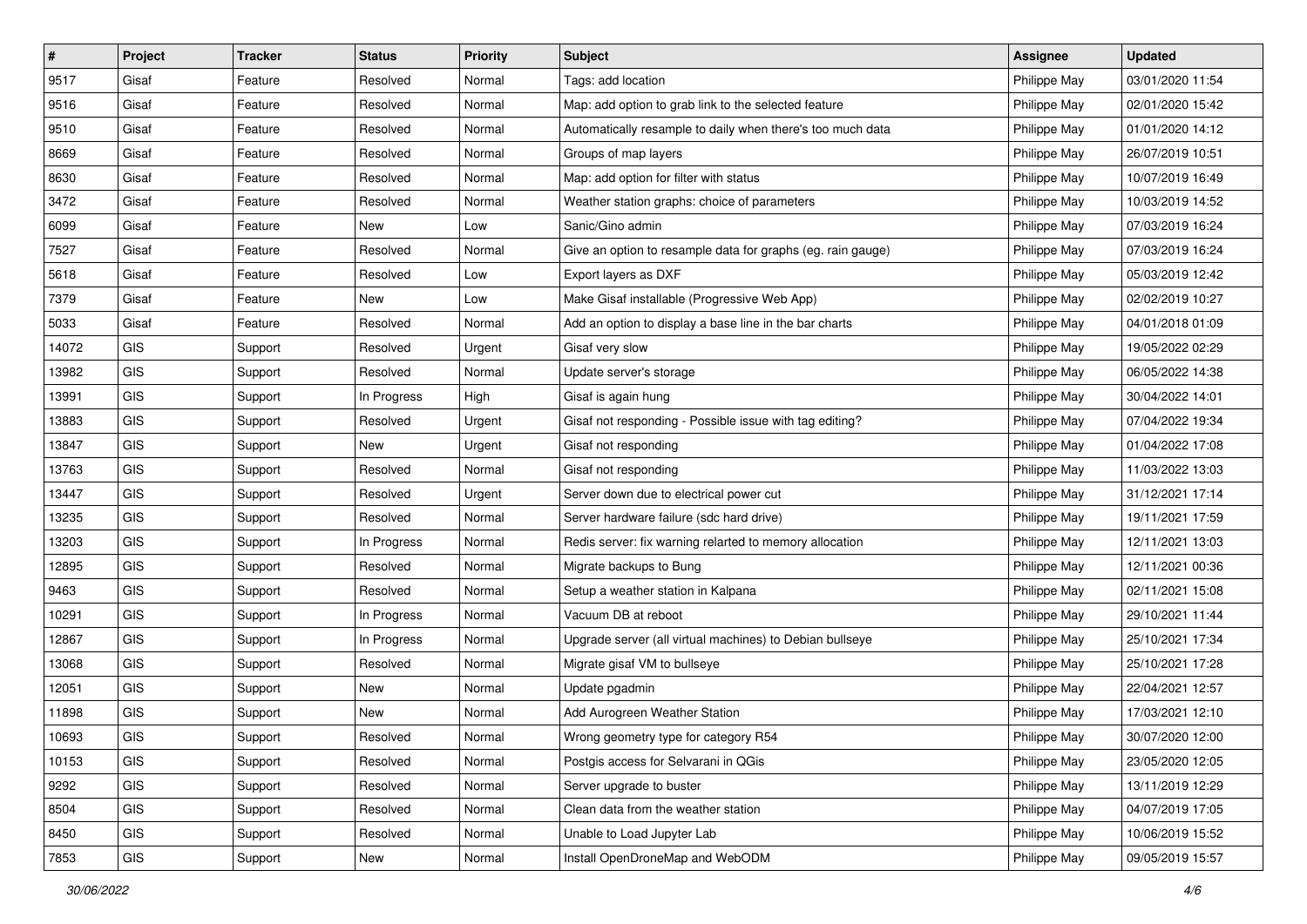| #     | Project    | <b>Tracker</b> | <b>Status</b> | <b>Priority</b> | <b>Subject</b>                                             | <b>Assignee</b> | <b>Updated</b>   |
|-------|------------|----------------|---------------|-----------------|------------------------------------------------------------|-----------------|------------------|
| 8246  | <b>GIS</b> | Support        | Resolved      | Normal          | Server down?                                               | Philippe May    | 06/05/2019 15:45 |
| 7120  | GIS        | Support        | In Progress   | Normal          | High CPU usage on the server (dom0)                        | Philippe May    | 26/02/2019 13:10 |
| 7156  | <b>GIS</b> | Support        | Resolved      | Normal          | Make server boot again                                     | Philippe May    | 05/02/2019 11:13 |
| 7343  | GIS        | Support        | Resolved      | Normal          | Add layer for locations                                    | Philippe May    | 02/02/2019 15:25 |
| 7402  | <b>GIS</b> | Support        | <b>New</b>    | Normal          | Integrate data from well probes                            | Philippe May    | 10/01/2019 11:12 |
| 7161  | GIS        | Support        | In Progress   | Normal          | Setup remote backup                                        | Philippe May    | 19/12/2018 10:14 |
| 6954  | GIS        | Support        | Resolved      | Normal          | Create a VM for DB                                         | Philippe May    | 10/11/2018 16:02 |
| 6990  | <b>GIS</b> | Support        | Resolved      | Normal          | Create a VM for Notebooks                                  | Philippe May    | 10/11/2018 15:57 |
| 6494  | GIS        | Support        | Resolved      | Normal          | Add CC copyright on data                                   | Philippe May    | 31/08/2018 21:19 |
| 3410  | GIS        | Support        | Resolved      | High            | Map website to http://water.auroville.org.in               | Philippe May    | 27/12/2016 22:41 |
| 13952 | Gisaf      | Support        | Resolved      | Normal          | Gisaf isn't Connecting                                     | Philippe May    | 25/04/2022 11:27 |
| 13681 | Gisaf      | Support        | Resolved      | Normal          | Gisaf isn't Connecting                                     | Philippe May    | 19/02/2022 11:01 |
| 13642 | Gisaf      | Support        | Resolved      | Urgent          | Electrical problems: Server down                           | Philippe May    | 15/02/2022 09:38 |
| 13202 | Gisaf      | Support        | Resolved      | Normal          | Gisaf is showing error                                     | Philippe May    | 12/11/2021 12:59 |
| 13090 | Gisaf      | Support        | Resolved      | Normal          | Importing error in new admin                               | Philippe May    | 28/10/2021 11:00 |
| 12688 | Gisaf      | Support        | Resolved      | Normal          | Layers are not visible                                     | Philippe May    | 10/08/2021 10:03 |
| 10224 | Gisaf      | Support        | Resolved      | Normal          | Update gs.basemaps in Jupyter notebooks                    | Philippe May    | 14/06/2021 16:15 |
| 11886 | Gisaf      | Support        | Resolved      | Normal          | Pandas resample deprecation warning                        | Philippe May    | 16/03/2021 12:49 |
| 11457 | Gisaf      | Support        | Resolved      | Normal          | Building Shed and Retaining Walls are not showing in a map | Philippe May    | 14/12/2020 19:52 |
| 11081 | Gisaf      | Support        | New           | Normal          | Gisaf doesn't allowed multiple reconciliation              | Philippe May    | 01/10/2020 15:00 |
| 11071 | Gisaf      | Support        | <b>New</b>    | Normal          | Reconciliation: cannot find some points                    | Philippe May    | 01/10/2020 13:03 |
| 10364 | Gisaf      | Support        | <b>New</b>    | Normal          | Reconcile the reconciliations                              | Philippe May    | 17/06/2020 17:27 |
| 10214 | Gisaf      | Support        | <b>New</b>    | Normal          | Multiple Reconciliations                                   | Philippe May    | 27/05/2020 16:12 |
| 9592  | Gisaf      | Support        | Resolved      | Urgent          | Follow up migration                                        | Philippe May    | 19/01/2020 13:42 |
| 6907  | Gisaf      | Support        | <b>New</b>    | Low             | Study alternative for TileServer                           | Philippe May    | 11/01/2020 11:45 |
| 9466  | Gisaf      | Support        | Resolved      | Normal          | Rename "altitude" to "elevation"                           | Philippe May    | 08/01/2020 11:27 |
| 9483  | Gisaf      | Support        | <b>New</b>    | Normal          | Performance: writing gpkg is slower than shapefiles        | Philippe May    | 08/01/2020 11:15 |
| 11506 | <b>GIS</b> | Documentation  | <b>New</b>    | Normal          | Article on wells levels graphs                             | Philippe May    | 21/12/2020 16:41 |
| 9552  | Gisaf      | Documentation  | Resolved      | Normal          | Weekly resampling - Starts on mondays                      | Philippe May    | 25/07/2020 17:12 |
| 7813  | Gisaf      | Documentation  | Resolved      | Normal          | Including credits for ESRI basemap (Sat, Highways, Labels) | Philippe May    | 05/03/2019 12:39 |
| 13115 | <b>GIS</b> | Task           | In Progress   | Urgent          | Server not working after power cut                         | Philippe May    | 29/10/2021 11:05 |
| 5978  | <b>GIS</b> | Task           | Resolved      | High            | Registration for Bangalore Open Street Map conference      | Philippe May    | 11/06/2018 11:56 |